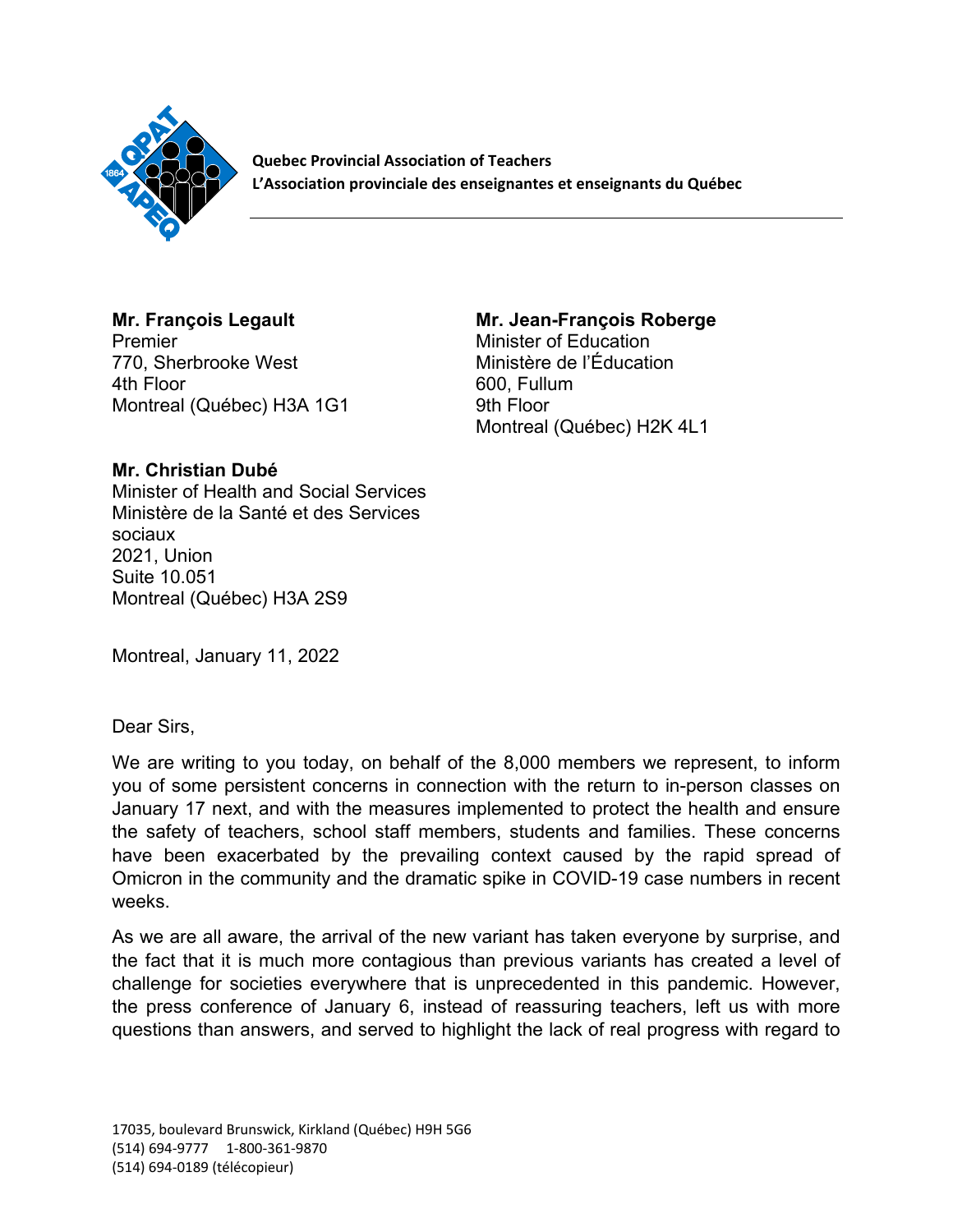ventilation and air quality in schools, both of which are key factors in the transmission of the virus. Even before the arrival of Omicron, we witnessed a significant increase in the number of COVID-19 cases in schools, especially after the cold weather began. In our opinion, given what happened last year, this was entirely predictable. While QPAT believes, as you do, that in-person education must continue to be a priority, for the sake of student well-being as well as academic success, we nevertheless think that in-person classes should not resume unless the best possible conditions are put in place to protect the health and safety of school staff members, students and their families. Accordingly, QPAT believes, in the present context, that additional measures must be implemented in order to minimize the transmission of COVID-19 in Québec's school.

## Given that:

- According to recent research, the Omicron variant of COVID-19 is three to four times more transmissible than the Delta variant.
- Although double vaccination appears to protect most infected people from more serious disease, it also appears to be much less effective at preventing Omicron infection.
- Unlike previous variants, Omicron appears to be just as transmissible among children as among adults.
- The scientific community still believes that aerosols (micro-particles) are the main form of transmission of COVID-19.
- So far, few real steps have been taken to improve air quality in schools, despite recurrent requests by the education community and multiple recommendations by specialists. Although deliveries of CO2 detectors to some schools have been announced, these detectors, when installed, will only measure air quality in classrooms and will do nothing to improve it.
- Ontario has invested more than \$600 million to provide stand-alone high efficiency particulate air (HEPA) filter units in every occupied classroom as well as in gymnasiums, libraries and other learning spaces not already equipped with mechanical ventilation, to add to the arsenal of measures designed to minimize COVID-19 transmission in schools.
- Although the Québec government has said school service centres and school boards can request air exchangers, in reality very few of these units have as yet been installed in schools, at a time when we need them the most.